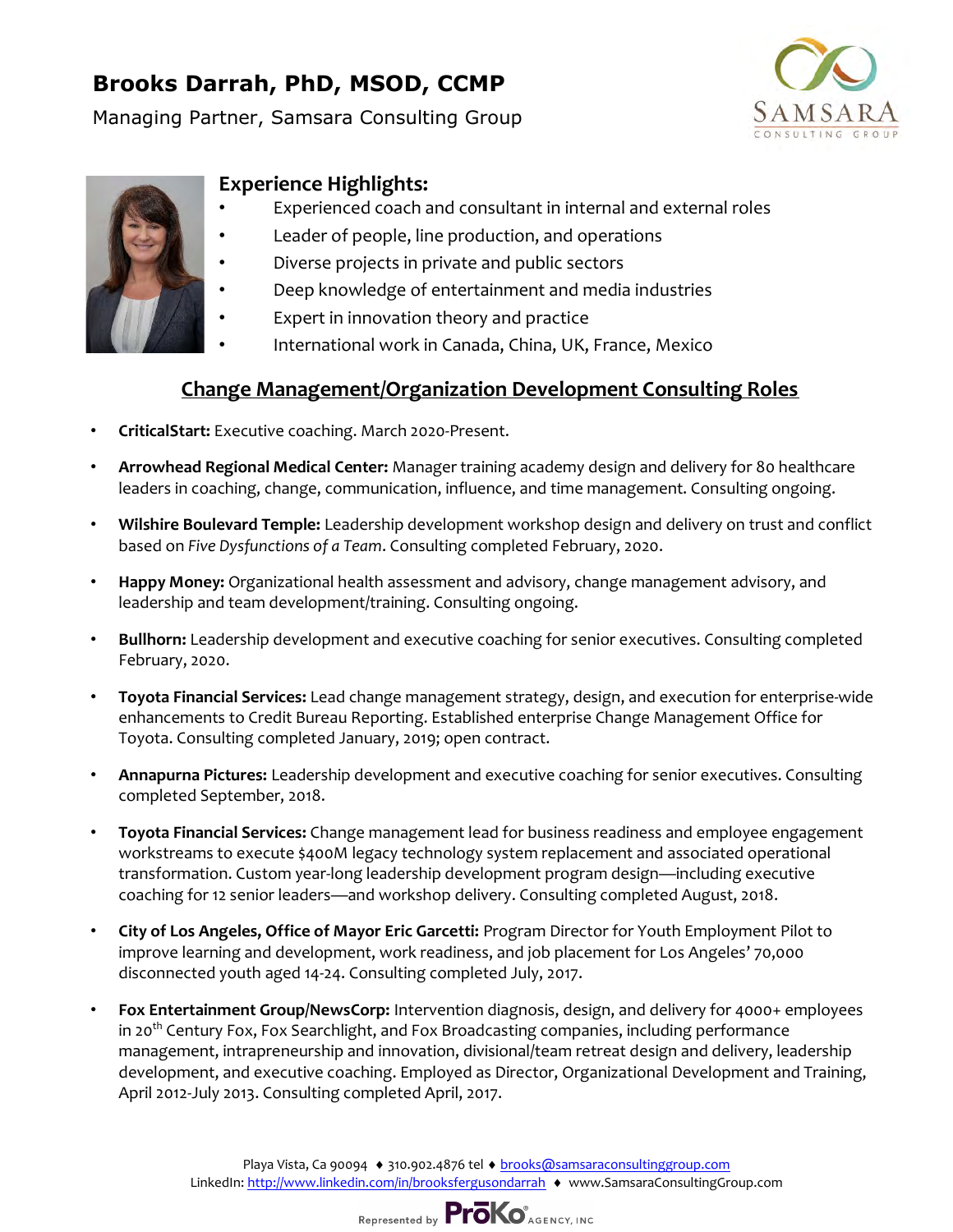# Change Management/Organization Development Consulting Roles (Cont.)

- Community Medical Centers: Executive coach to high-potential early career leaders working on the front lines of the California Central Valley's busiest Level 1 trauma hospital. Consulting completed November, 2016.
- AECOM: Designed and delivered innovation learning program for 450 global executive leaders and 50 high-potential leaders for annual leadership conference. Consulting completed October, 2015.
- **Toyota Motor Sales:** Designed and delivered series of workshops to build strategic plan for Management Training Program with leadership committee. Consulting completed May, 2015.
- DIRECTV: Change management lead for OCM tools design, strategic Executive communications, all-team offsites design and delivery, and employee engagement initiatives. Consulting completed April, 2012.
- Sony Pictures Entertainment: Change management and workforce transition lead for large-scale transformation effort involving restructuring, outsourcing, and retraining. Employed as Director, Change Management, IT, December, 2009 - July, 2011.
- Sony Pictures Entertainment: Process improvement via technology systems design, as Director of Production and Marketing Systems, Sony Pictures Television, IT; Employed August, 2005 - December 2009.
- Activision: Leadership training design and delivery of session focused on communication skills and negotiating agreements. Consulting completed March, 2007.
- REVShare: Full organizational diagnosis resulting in strategic, human resource, and structural recommendations for company growth. Consulting completed March, 2006.
- E! Networks: Strategy, leadership, and process improvements diagnosis and learning and development program design. Design and delivery of leadership training. Consulting completed August, 2005.
- Sony Pictures Entertainment: MGM merger/acquisition diagnosis and transition design for Home Entertainment division. Consulting completed June, 2005.
- MTV Networks: Custom design & delivery of HR department's annual team building session. Consulting completed May, 2005.
- Wells Fargo, California Business Banking division: Training and development assessment and redesign. Consulting completed March, 2005.
- State of Alaska, Division of Public Assistance: Strategic planning, corporate visioning, and executive team building. Consulting completed September, 2004.
- Heping District Government, Shenyang, China: US-China joint ventures strategic planning symposium. Consulting completed February, 2004.
- ADESA, Western Region: Executive team building, process improvement, conflict resolution training, and hiring training for managers. Consulting completed September, 2004.
- Los Angeles Institute of Architecture and Design: Charter student survey and yearly strategic planning for Board. Consulting completed July, 2004.

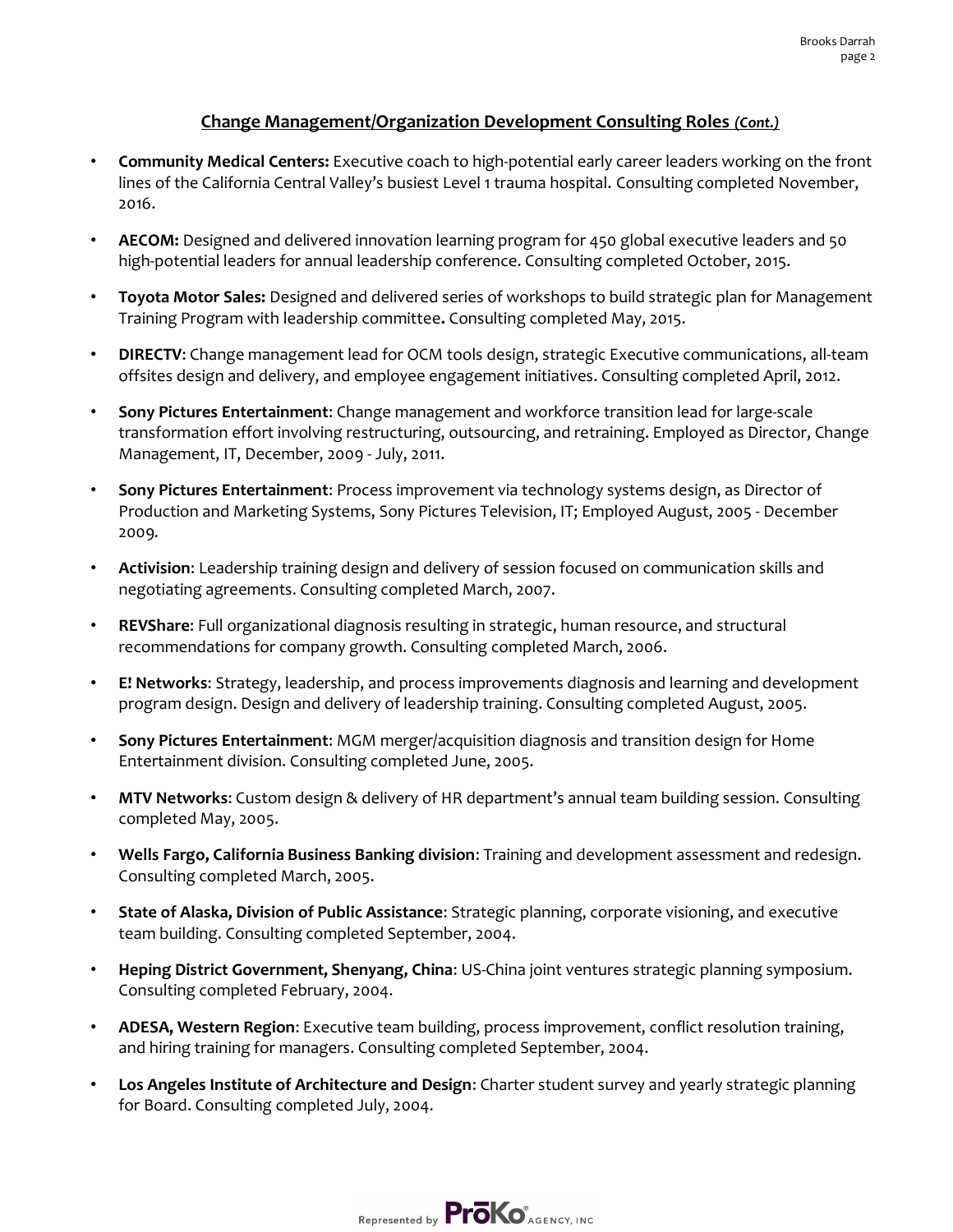# Change Management/Organization Development Consulting Roles (Cont.)

- Intercontinental Hotels/Crowne Plaza, Beijing, China: Organizational effectiveness assessment to raise customer service ratings. Consulting completed February, 2004.
- Sony Pictures Entertainment: Anti-piracy and process improvement IT system business case analysis and design. Consulting completed August, 2003.
- Vitro Glass, Monterrey, Mexico: Vision and values development, new employee training, and process improvement. Consulting completed June, 2003.
- California State Energy Services: Leadership development, strategic planning, and process improvement. Consulting completed January, 2003.
- National Recreation and Parks Association, Washington, DC: IT architecture plan design and recommendations. Consulting completed February, 2001.
- TransCore Inc.: Produced internet/wireless product for federal/state-funded Intelligent Transportation System to provide dynamic traffic, transit, and traveler information to commuters in the NY/NJ/CT Tristate Area. Consulting completed January, 2001.
- TrafficStation Inc.: Project Manager of 21-person team for deployment in new markets and Producer of internet/wireless software for provider of real-time traffic alerts to travelers in North America. Employed as Producer & Project Manager from May, 2000 – December, 2000.
- SmallOffice Inc.: Produced website for SmallOffice.com through interface/usability design; live events; community development; and online, marketing, and technical writing for the small-business market. Consulting completed May, 2000.
- Lawnmower Media: Executive Producer for company's 7<sup>th</sup> Annual Interactive Expo event for high tech professionals, a webcasting and business-to-business assembly occurring simultaneously in Los Angeles, New York, and San Francisco. Consulting completed December, 1999.

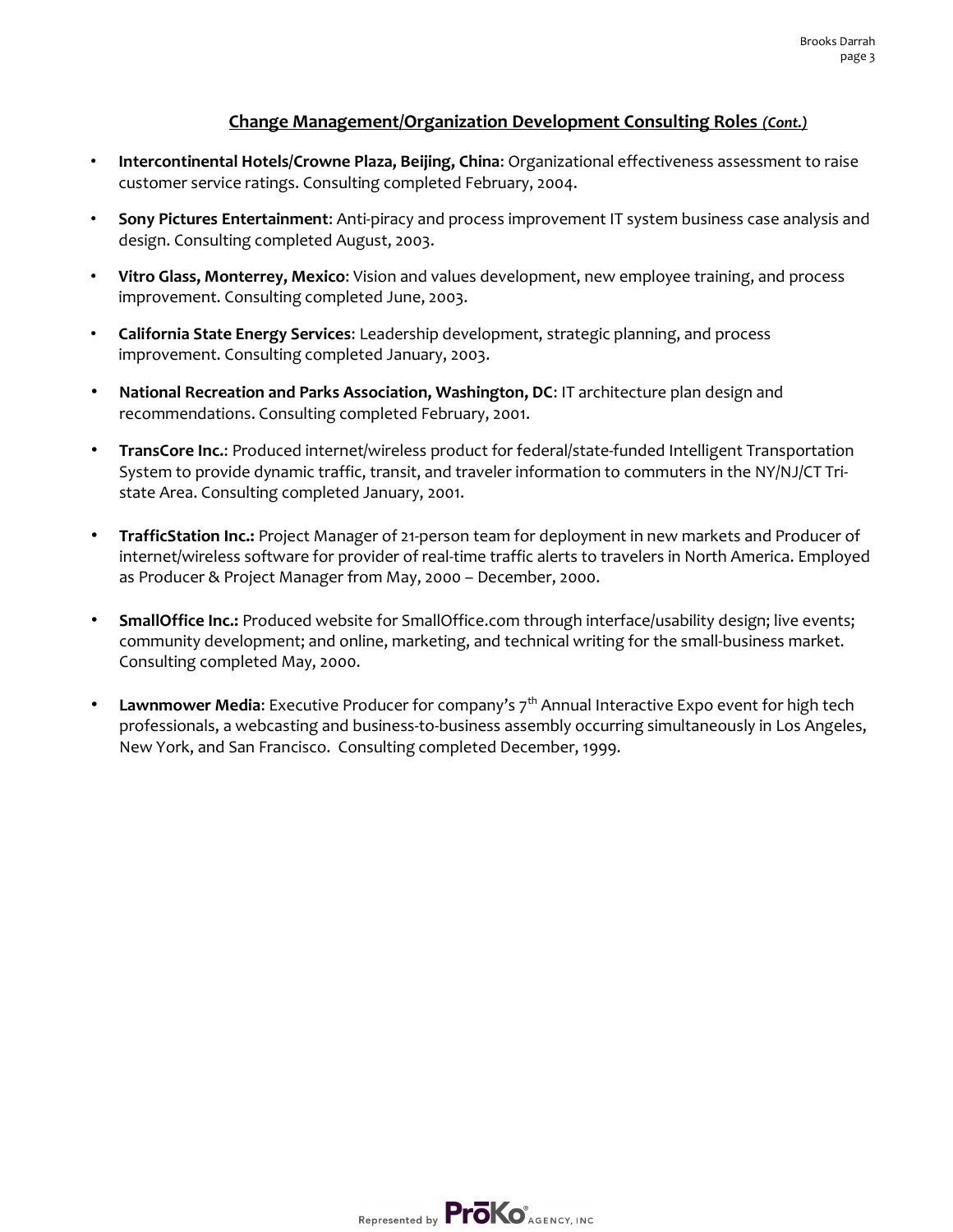# Feature Film Development and Operations Roles

# Executive Vice President of Production for Jon Landau, 20<sup>th</sup> Century Fox

• Launched film production company for TITANIC Producer Jon Landau. Managed production efforts, developed ideas for potential film/TV projects, generated & negotiated buying/selling of properties, and managed staff/company operations. Produced films, 20<sup>th</sup> Century Fox/Paramount: TITANIC. Employed October, 1997 – May, 1999.

# Senior Vice President of Production for Randa Haines, 20<sup>th</sup> Century Fox

• Launched and supervised daily operations and creative direction for director Randa Haines' production company at 20<sup>th</sup> Century Fox. Produced films, 20<sup>th</sup> Century Fox/Fox Searchlight: ANTWONE FISHER. MGM/United Artists: A FAMILY THING. Columbia Pictures: DANCE WITH ME. Employed August, 1995 – October, 1997.

# Vice President of Development, Director of Development, Creative Executive, Executive Assistant to Denise Di Novi, Columbia Pictures

• Launched company, assisted, and developed films for producer Denise Di Novi at Columbia Pictures. Produced films, Touchstone/Walt Disney: THE NIGHTMARE BEFORE CHRISTMAS, ED WOOD, CABIN BOY, JAMES AND THE GIANT PEACH; Columbia Pictures: LITTLE WOMEN. Employed September, 1992 – August, 1995.

#### Creative Assistant to Neil Simon, Writer

• Employed May, 1992 – September, 1992.

#### Assistant to Richard Lovett, President, Creative Artists Agency

• Employed May, 1990 - May, 1992.

# Education

#### Fielding Graduate University, School of Human and Organizational Development

- Doctor of Philosophy, Human and Organizational Systems, 2014.
- Master of Arts, Human Development, 2011.

# Fielding Graduate University, Evidence Based Coaching Program

• Coaching Certification, Associate Certified Coach, International Coaching Federation, 2009.

#### Pepperdine University, Graziadio School of Business and Management

• Master of Science, Organization Development, 2004.

#### University of Southern California

• Bachelor of Arts, Drama, Magna Cum Laude, College of Letters, Arts, and Sciences, 1990.

#### Santa Barbara City College

• Associate of Arts, Theatre Arts, President's Honor Roll, 1988.

# Cambridge College of Arts and Technology, University of Cambridge, England

• Studies in Dramatic Literature, Political Science, History, and Poetry, 1987.

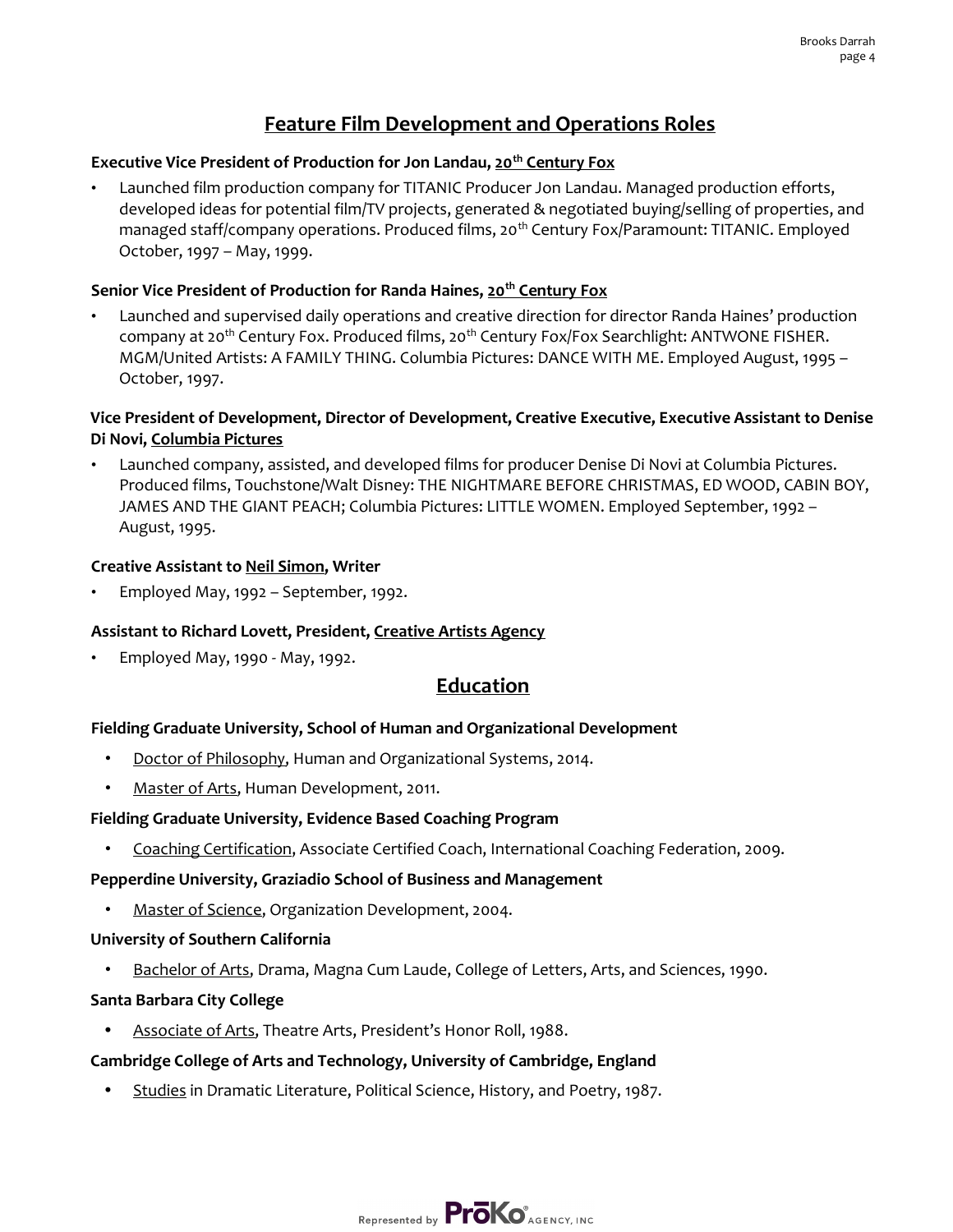# Additional Certifications

# Psychological Instruments:

- Everything DiSC/The Five Behaviors of a Cohesive Team Partner and Certification Trainer, Wiley, 2015.
- EQi 2.0 Emotional Intelligence Assessment, MHS, 2013.
- Creative Problem Solving profile and methodology, Basadur, 2013.
- CPI 260 Personality Assessment, CPP, 2013.
- Myers-Briggs Type Indicator Personality Assessment, CPP, 2012.
- Lominger 360 Feedback and VOICES Personal Development Programs, Lominger, 2010.
- Hogan Leadership Development Assessment, Hogan, 2003.

# Additional Training:

- Advanced Coaching Certification, Coach Master Toolkit, WBECS, 2019-2020.
- Change Management (CCMP™), Association of Change Management Professionals, 2017.
- Prosci, Change Management Methodology, 2017.
- Entrepreneurial Innovation, Cox Consulting, 2013.
- Certified Coach (ACC), Fielding Graduate University, 2009.
- Project Management, University of Colorado, Denver, School of Business and Management, 2007.
- ITIL Information Services Management Methodology, Pink Elephant, 2006.
- Creativity Coaching, Institute of Transpersonal Psychology, 2005.
- Human-Computer Interaction, Stanford University, 2001.

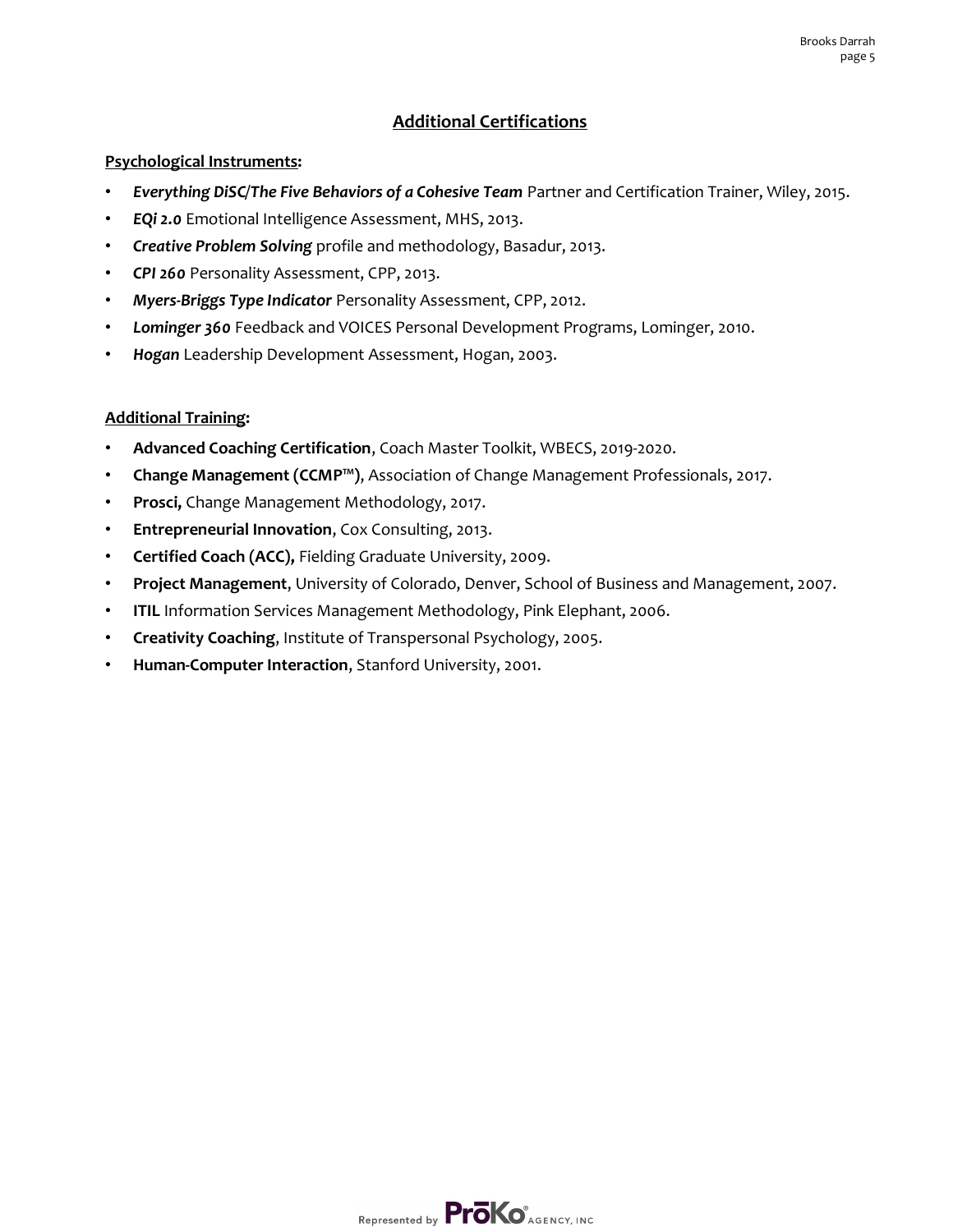# Teaching and Speaking

#### Pepperdine University, MSOD program:

• Associate Faculty: coaching and mentoring for six graduate students and their learning team; lead field consulting assignments in global locations; support design and delivery of experiential learning classroom activities, 2019-present.

# Pepperdine University, MBA program; BS in Business program:

• Mentor to students/guest lecturer/panelist: Organization Development Consulting in Media, 2016; Entrepreneurial Marketing, 2008; Consumer-Based Product Development and Marketing, 2002-2004; Technology and Media Product Development, 2001; Business Issues for Entrepreneurs, 2001.

# University of Southern California, Marshall School of Business, MBA and BS, Business programs:

• Guest Lecturer on Corporate Intrapreneurship and Innovation, 2013; Guest Panelist on the Business and Practice of Consulting, 2015.

# The Hero's Journey Entrepreneurship Festival, Pepperdine University:

• Presenter, "The Screenwriter as Entrepreneur: Channeling the Trickster Spirit in the Creative Process", 2008.

# National Association of Women MBAs, Pepperdine University Chapter:

• Panelist/mentor on challenges and strategies for businesswomen, 2008-2009.

# Chapman University, Bachelor of Science in Business program:

• Guest Lecturer on Organizational Design Toward Effective Team Design and Development, 2005.

# Emerson College Film School, Bachelor of Arts program:

• Guest Lecturer on Topics in Visual and Media Arts Practice: Film as a Business, 2002-2003. Film and Society, 2003-2004.

#### Cinestory Conference, San Francisco:

• Screenplay consultation and seminars, 1999. Mentor to screenplay competition winner, 1999-2000. Screenplay Training Course, 1999. Read more at: http://www.screenwritingsecrets.com/cinestoryiv.html

# Publications

- "Professional Creators Unveiled: Screenwriters' Experiences Collaborating in Motion Picture Development Teams", Fielding Graduate University, Doctoral Dissertation, December 2013. Retrieve at: https://search-proquest-com.fgul.idm.oclc.org/docview/1526012807?pq-origsite=summon
- "Creativity and Integrity: Marketing the 'In-Development' Screenplay", article, Psychology and Marketing, Wiley Periodicals, May 2009. Retrieve at: http://www3.interscience.wiley.com/journal/122312947/abstract?CRETRY=1&SRETRY=0
- "Art, Commerce, and Values: The Relationship Between Creativity and Integrity in the Feature Film Development Process", Pepperdine University, Master's thesis, August, 2004. Retrieve at: http://proquest.umi.com/pqdweb?did=913499161&sid=2&Fmt=2&clientId=46781&RQT=309&VName=P QD
- "For the Collector…", Entertainment@Home, Curtco Freedom Group Publishing, monthly column, January-December issues, 1997.